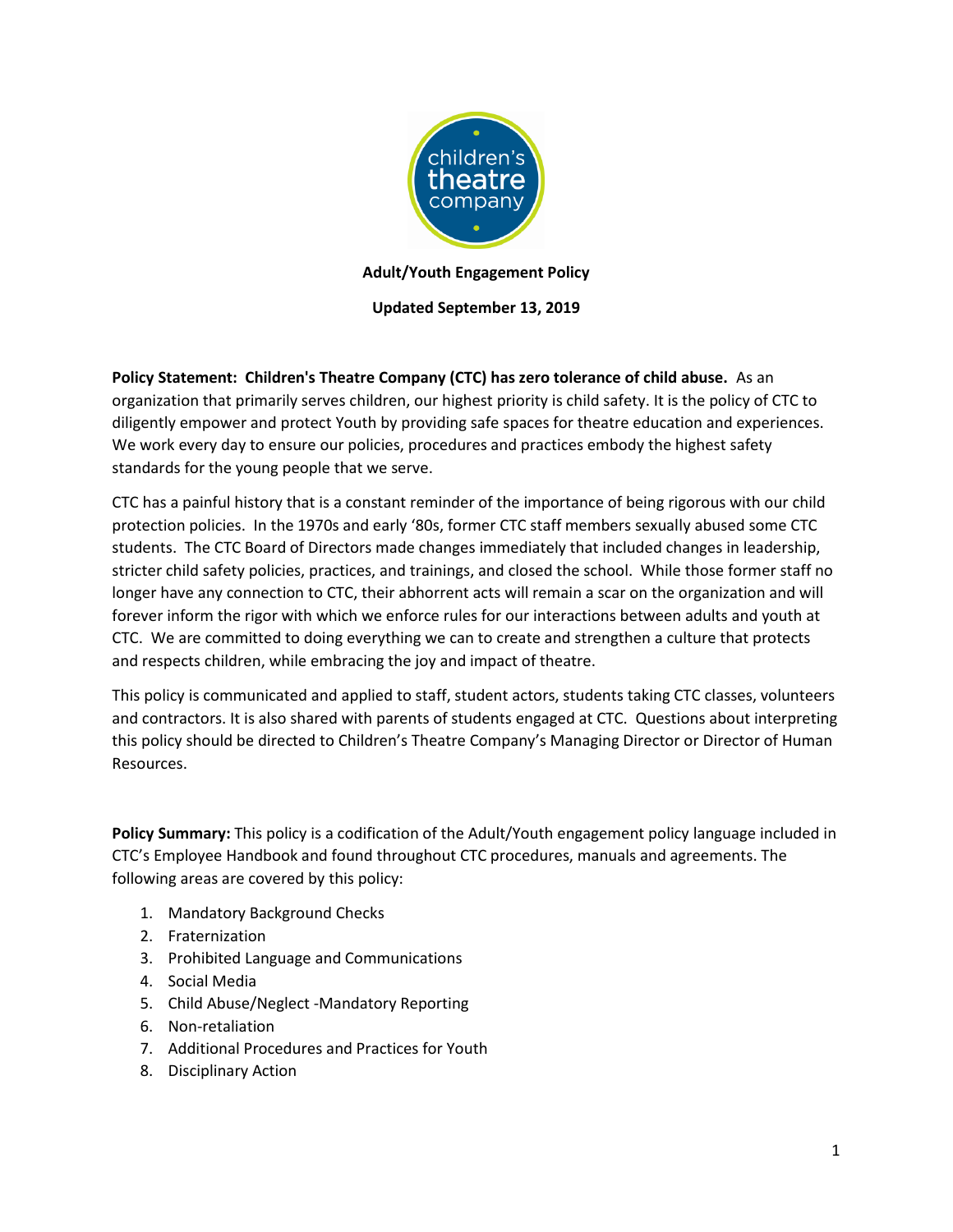**Definitions:** For purposes of all areas of CTC's Adult/Youth Engagement Policy and any related policies, the following definitions apply:

- Adult: any person 18 years of age or older who is an actor, performing apprentice, employee, independent contractor, or volunteer at CTC.
- Youth: any person 17 years of age or younger, involved in CTC programming, who is a student, actor, volunteer, intern, apprentice, or employee, whether on-site or off-site. Individuals are considered a "Youth" at CTC throughout a particular program or production in which they are involved, even if they turn age 18 during the course of the program or production participation or are an 18-year-old high school student.
- Private Space: All non-public spaces including elevators any office space, dressing room, bathroom, rehearsal room and classroom.
- Public Space: any common space, accessible to the general public or to those granted security access to the facilities including lobbies, theatres and hallways.
- Rule of 3: CTC practices safe Adult to Youth ratios with a "Rule of 3", meaning no Adult will be one-on-one with Youth in Private Space. For the purposes of this Rule of 3, any Youth who starts the program or production at age 17 will be considered a Youth even if the individual turns 18 during their participation in the program or production

#### **1. Mandatory Background Checks**

Background checks, including criminal history and the National Sex Offender database checks, are conducted for every position prior to hire. These background checks are conducted in compliance with the Fair Credit Reporting Act and other legal requirements. Background checks are not permitted for individuals under 18.

CTC conducts periodic rechecks for positions working directly with children. CTC will recheck all employees at least every 5 years and will recheck those with direct contact with children at least every 3 years. CTC reserves the right to randomly check any employee or all employees more frequently than the stated 3 or 5 year intervals.

## **2. Fraternization**

CTC prohibits Adult interactions with Youth outside of scheduled rehearsals, performances, classes or CTC sanctioned professional activities.

Safe Ratios / Rule of 3: CTC practices safe Adult to Youth ratios with a 'Rule of 3', meaning no Adult will be one-on-one with Youth in Private Space. Specific guidelines with respect to fraternization include, without limitation:

a. Adults must comply with the Rule of 3. However, should Adults need to work one-onone with Youth (beginning of class while waiting for other students, end of class before student is picked up, during class for discussion, instruction, or coaching), the door to any Private Space will remain fully open providing access to Public Space and to other personnel on the floor.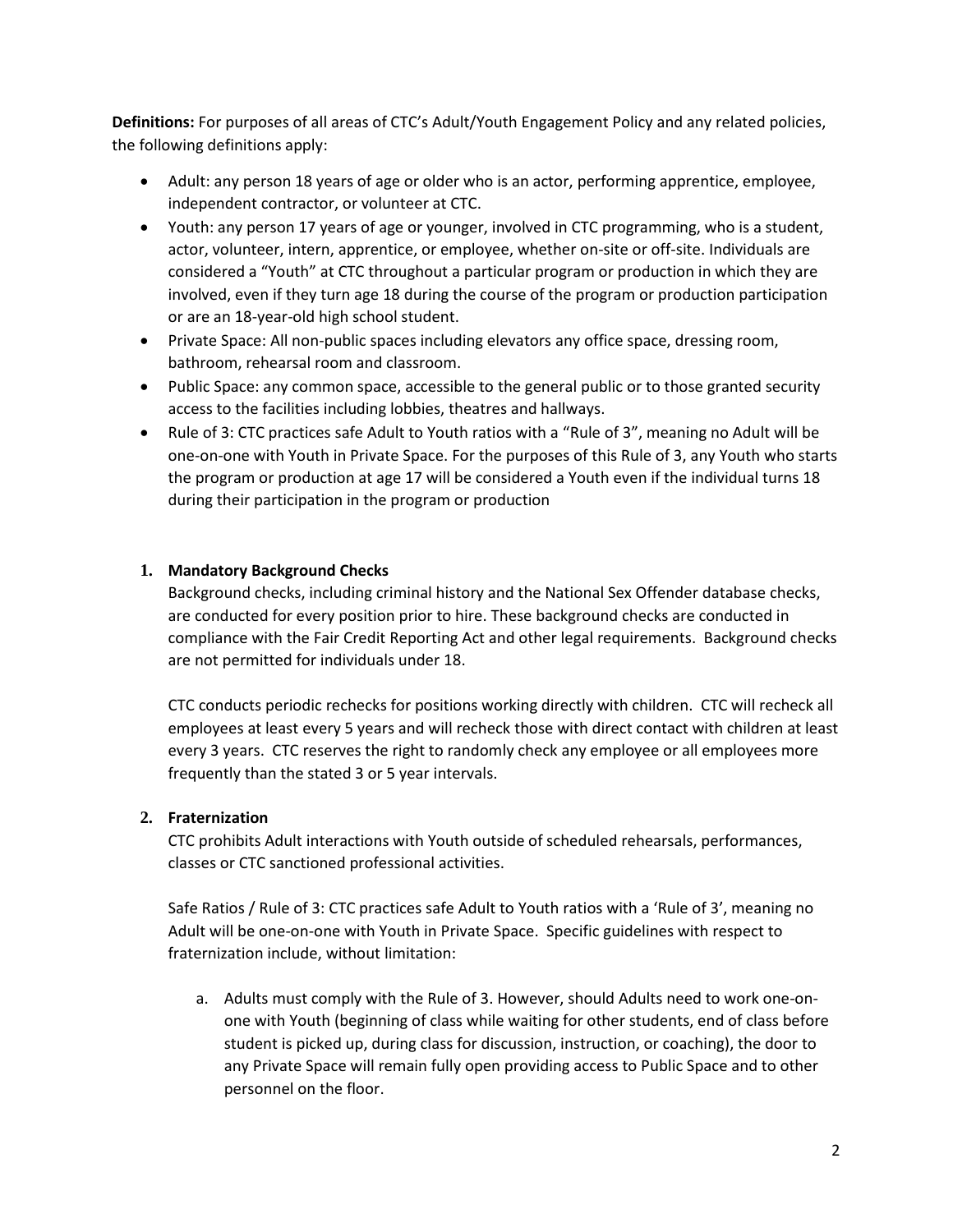- b. Adults may not offer and/or give rides to Youth at any time, for any reason. However, in certain limited circumstances where CTC-sanctioned professional activities require it and where parent authorization is provided, an Adult may provide a ride to a Youth.
- c. Adults may not host or accept invitations to parties hosted by Youth or their family, unless the entire cast or class is invited and the Youth's parent/guardian is present.
- d. We recognize that Adults may have relationships with a Youth's family outside of CTC (whether familial or otherwise) and section b and c do not apply to those relationships and applies only to CTC related rides or parties.

Adults are prohibited from "dating" Youth or otherwise having outside personal contact with Youth, or encouraging an emotional and/or sexual relationship with a Youth who is in any way affiliated with the Theatre or its programs. State laws prohibit sexual contact or sexual intercourse with anyone under the age of 18. Consent of a minor is irrelevant in the eyes of the law. This includes improper touching; one must be aware that even a casual gesture may cause emotional injury, particularly to a child.

#### **3. Appropriate Language and Communications**

Adults and Youth are expected to comport themselves with respectful behavior and to use age appropriate language at all times. Sharing of inappropriate language, images, materials and content is prohibited. See also CTC's IT use policy, which also relates to inappropriate use of CTC resources.

#### **4. Social Media and Electronic Communication**

Adults are not permitted to be "friends" with Youth on any social media platforms, to send email and/or text messages, conduct phone calls, photograph or post images of Youth outside of formal communication relevant to the business of CTC. Where pre-existing relationships exist between an Adult and a Youth related to social media or other electronic communication, the Adult will notify in writing their supervisor or Managing Director.

#### **5. Child Abuse/Neglect - Mandatory Reporting**

Consistent with Minnesota Law, CTC is committed to protect children whose health or welfare may be jeopardized through neglect, physical or sexual abuse. CTC requires its employees to be familiar with the Reporting of Maltreatment of Minors law (see Minnesota Statute Section 626.556 at [https://www.revisor.mn.gov/statutes/?id=626.556\)](https://www.revisor.mn.gov/statutes/?id=626.556), which mandates, in certain circumstances, reporting of possible child neglect or abuse.

Under Minnesota law, Adults may have a mandatory obligation to report actual or suspected child neglect and physical or sexual abuse. Therefore, Adults who know or have reason to believe that a child is being neglected or physically or sexually abused, or has been neglected or physically or sexually abused within the preceding three years, are required to immediately (as soon as possible, but in no event longer than 24 hours) report this information to the local welfare agency or other appropriate governmental agency. If the reporter is unsure about the appropriate governmental agency to which the report should be made, contact Hennepin County Child Protective Services at 612.348.3552. If the child is immediate danger, call 911. In addition, the reporter should notify one of the following as soon as possible: (1) the Artistic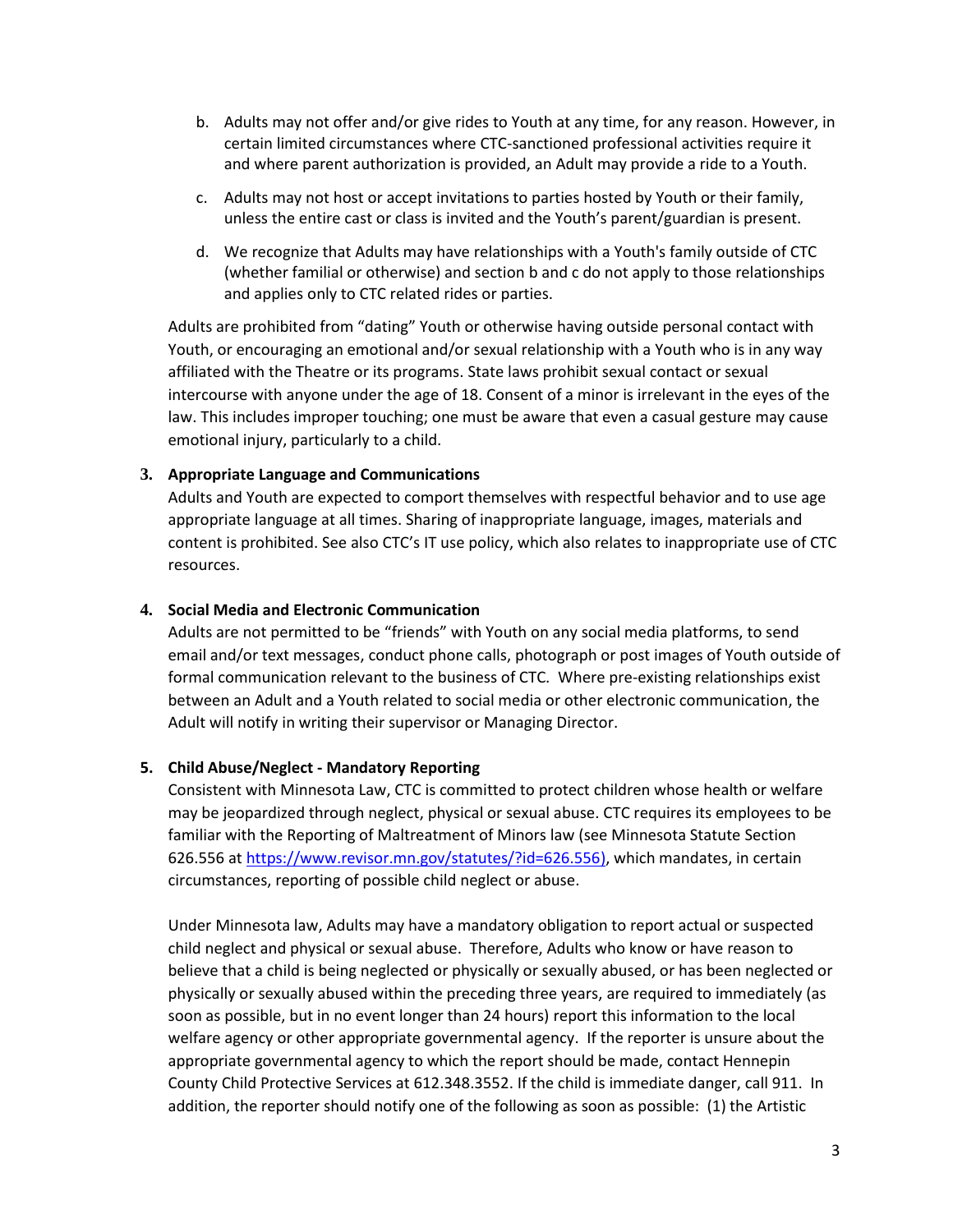Director; (2) the Managing Director; (3) the Chair of the Board of Governors; or (4) the reporter's department head.

The Minnesota Reporting of Maltreatment of Minors statute defines in detail neglect and physical and sexual abuse, as well as other key terms. (See Minnesota Statute Section 626.556 a[t https://www.revisor.mn.gov/statutes/?id=626.556\)](https://www.revisor.mn.gov/statutes/?id=626.556). All Adults are expected to be familiar with the law, including any definitions set forth therein.

Under the Minnesota Reporting of Maltreatment of Minors statute, the obligation to report is mandatory and failure to report may result in criminal prosecution.

#### **6. Non-retaliation**

CTC strictly prohibits retaliation against any person of any form in response to reports made in good faith under this policy, including retaliation against the reporter, the child with respect to whom the report was made, or anyone involved in a related investigation. Individuals who are found to have engaged in retaliation will be subject to discipline up to and including termination of employment. If there are any questions or concerns about retaliation please contact a supervisor, the Managing Director or Director of Human Resources.

#### **7. Additional Procedures and Practices for Youth**

CTC Employee Handbook CTC Student Actor Handbook CTC Performing Apprentices Handbook Parent Handbook

Theatre Arts Training Teacher Handbook

Additional policies protecting Youth may be found within the handbooks above, including but not limited to: harassment, food policies, alcohol/tobacco usage, photo/video documentation, door monitoring and building access, medical emergencies, reporting incident/accidents, lost/missing students, and evacuation. Individual programs or departments may have more rigorous procedures and practices. Adults are expected to be familiar with these additional procedures and practices. When CTC programming is at a host site, Adults should comply with this policy and those policies determined by the host site.

## **8. Disciplinary Action**

Interaction with Youth that violates CTC policies will result in discipline, up to and including termination, as well as reporting of the incident to relevant authorities as required by law.